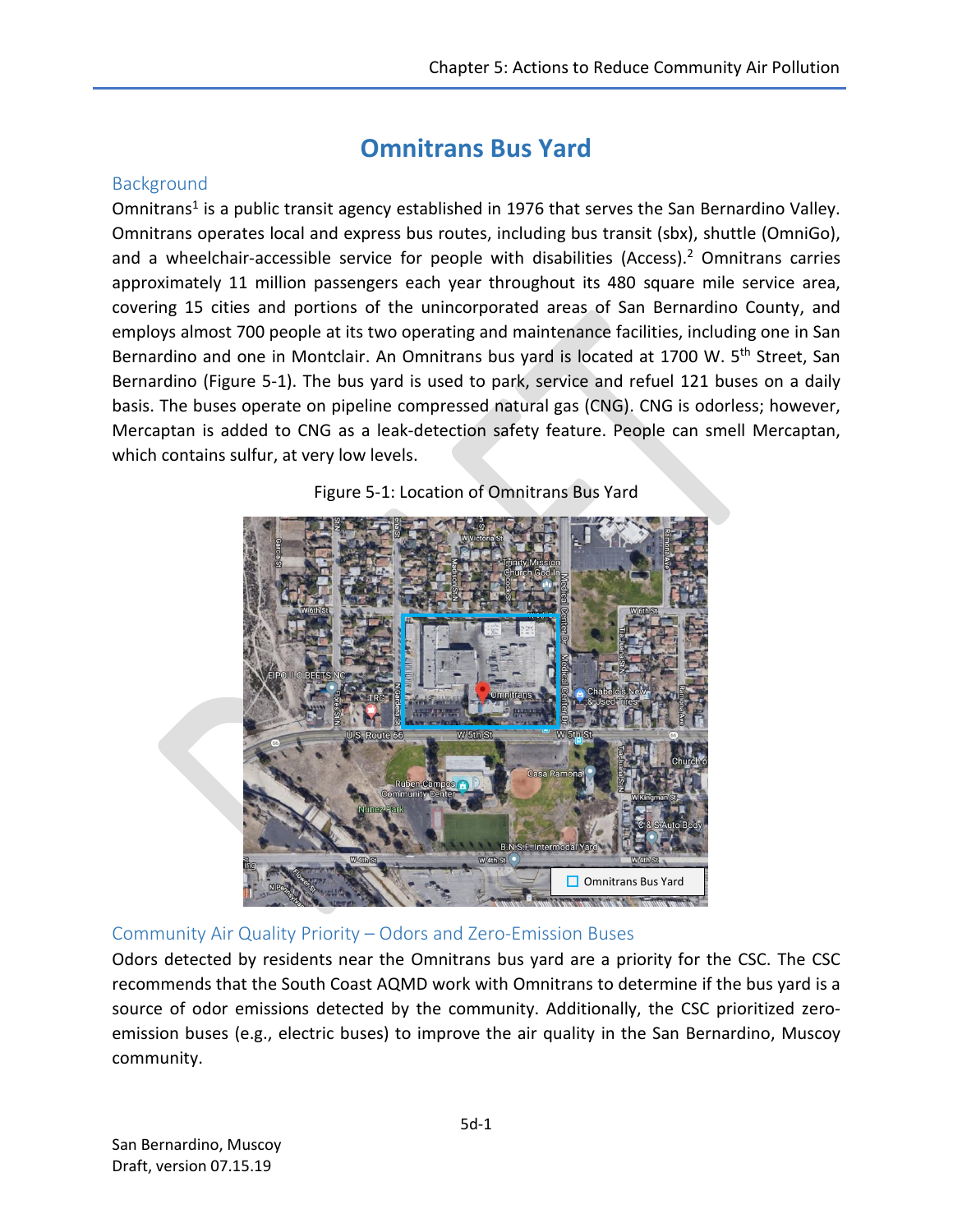### Ongoing Efforts

CARB's Innovative Clean Transit Regulation<sup>3</sup> is a statewide effort to transition public transit agencies to 100% zero-emission bus fleets by 2040.<sup>4</sup> To address this, Omnitrans expects to replace the total fleet with zero-emission buses at the following rate: 25% (by 2025), 50% (by 2028), and 100% (by 2040). Recent efforts by Omnitrans to transition to cleaner buses even earlier includes applying for grant funding through the Low or No Emission Grant Program.<sup>5</sup> As a collaborative effort, the South Coast AQMD provided a letter of support for Omnitrans's proposal.

Omnitrans is subject to South Coast AQMD Rule 1192 - Clean On-Road Transit Buses. Rule 1192 requires public transit fleets with 15 or more transit vehicles or urban buses to acquire alternative fuel heavy-duty vehicles when buying or leasing public transit vehicles.<sup>6</sup> Also, equipment, such as gasoline dispensing devices, emergency engines and paint spray booths that are operated at the bus yard are subject to certain South Coast AQMD rules (e.g., Rule 461 – Gasoline Transfer and Dispensing). South Coast AQMD enforcement staff conducts unannounced inspections at the facility to determine compliance with these rules.

### Identifying Opportunities for Action

The CSC identified actions to reduce emissions from Omnitrans' operations. The details of these actions are described below.

| Action 1: Conduct Air Monitoring to Identify the Composition and Level of<br><b>Emissions Near the Omnitrans Bus Yard</b> |  |  |
|---------------------------------------------------------------------------------------------------------------------------|--|--|
| Course of Action:                                                                                                         |  |  |
| Air monitoring near the Omnitrans Bus Yard                                                                                |  |  |
| Based on emissions information collected (i.e., from air monitoring, site visits, facility                                |  |  |
| inspections, etc.) identify potential sources of emissions                                                                |  |  |
| Strategies:                                                                                                               |  |  |
| Monitoring<br>$\bullet$                                                                                                   |  |  |
| Collaboration                                                                                                             |  |  |
| <b>Public Information and Outreach</b>                                                                                    |  |  |
| Goals:                                                                                                                    |  |  |
| Conduct monitoring near Omnitrans to identify potential sources of emissions                                              |  |  |
| Provide quarterly or biannual updates to the CSC on air monitoring data results and                                       |  |  |
| information collected                                                                                                     |  |  |
| <b>Estimated Timeline:</b>                                                                                                |  |  |
| Third quarter 2019, begin mobile air monitoring<br>٠                                                                      |  |  |
| First quarter of 2020, begin quarterly updates to the CSC                                                                 |  |  |
| Implementing Agency, Organization, Business or Other Entity:                                                              |  |  |
| Responsibilities:<br>Name:                                                                                                |  |  |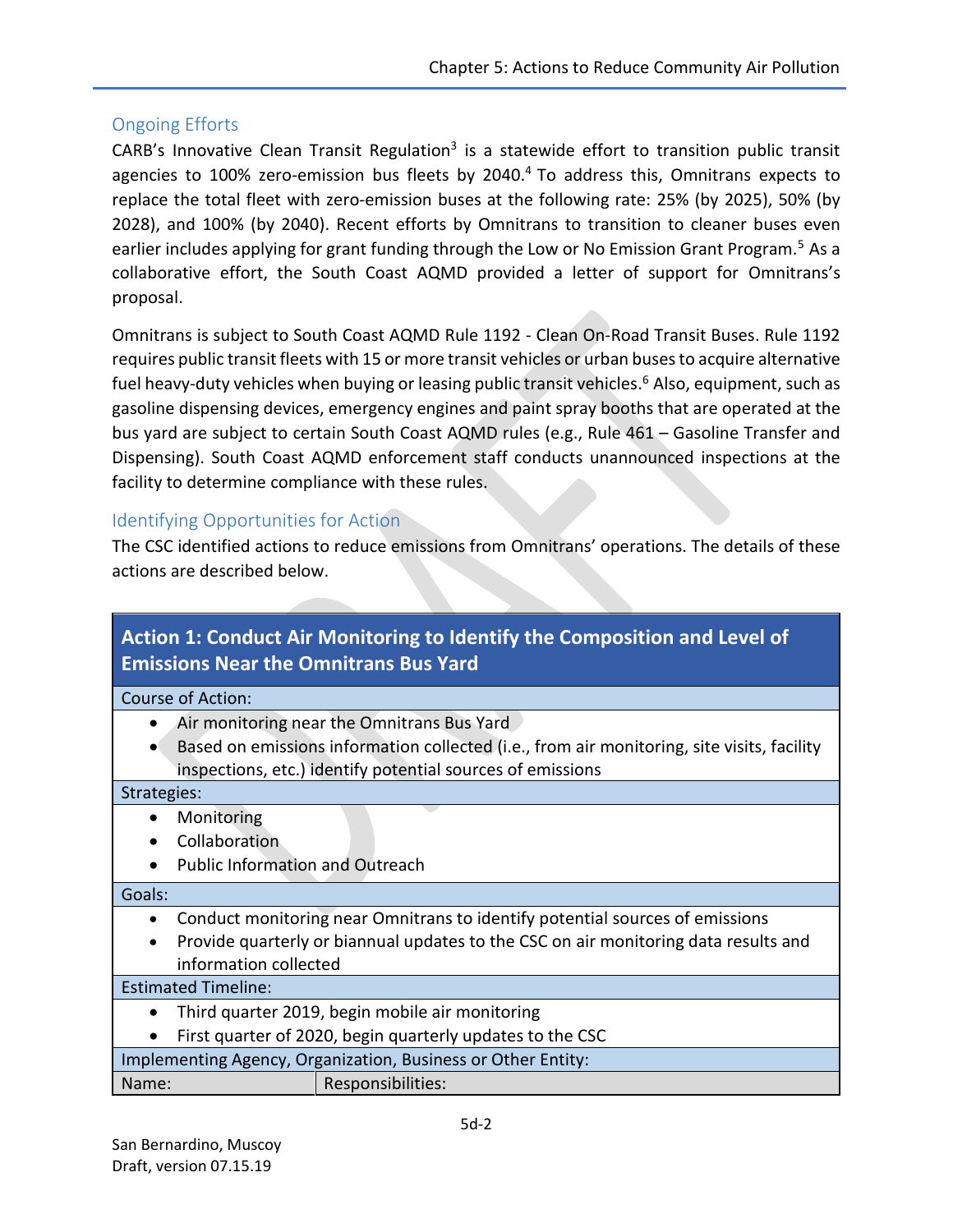| South Coast AQMD                                                          | Conduct air monitoring near the Omnitrans bus yard and in<br>$\bullet$<br>the surrounding community, and gather information<br>through facility inspections and outreach<br>Provide the updates to the CSC<br>$\bullet$ |  |
|---------------------------------------------------------------------------|-------------------------------------------------------------------------------------------------------------------------------------------------------------------------------------------------------------------------|--|
| <b>Additional Information:</b>                                            |                                                                                                                                                                                                                         |  |
| San Bernardino, Muscoy Community Air Monitoring Plan:                     |                                                                                                                                                                                                                         |  |
| https://www.aqmd.gov/docs/default-source/ab-617-ab-134/camps/sbm_camp.pdf |                                                                                                                                                                                                                         |  |

### **Action 2: Support Omnitrans' Transition to Zero-Emission Buses**

#### Course of Action:

- Support Omnitrans' efforts to accelerate the deployment of zero-emission buses and supporting infrastructure (e.g., letters of support)
- Provide Omnitrans with information on incentive opportunities for zero-emission buses and supporting infrastructure

#### Strategies:

- Public Information and Outreach
- Collaboration

#### Goal:

 Develop proposals and apply for grant opportunities that are designed to accelerate the deployment of zero-emission buses and electric vehicle chargers, in collaboration with Omnitrans

#### Estimated Timeline:

- Replace the total fleet with electric buses at the following rate: 25% (by 2025), 50% (by 2028), and 100% (by 2040)
- Provide annual updates to the CSC on work with Omnitrans to transition to zeroemission buses

| Implementing Agency, Organization, Business or Other Entity: |                                                                                                                                                                                                                                                                |  |
|--------------------------------------------------------------|----------------------------------------------------------------------------------------------------------------------------------------------------------------------------------------------------------------------------------------------------------------|--|
| Name:                                                        | Responsibilities:                                                                                                                                                                                                                                              |  |
| South Coast AQMD                                             | Provide Omnitrans letters of support for grant applications<br>$\bullet$<br>that accelerate the deployment of zero-emission buses<br>Provide information to Omnitrans for opportunities to seek<br>zero-emission buses and electric vehicle chargers           |  |
| Omnitrans                                                    | Submit application materials for grants or funding towards<br>zero-emission buses and electric vehicle chargers (e.g., the<br>Low or No-Emission Grant Program)<br>Continue ongoing efforts to transition to a 100% zero-<br>emission fleet by 2040 or earlier |  |
| <b>Additional Information:</b>                               |                                                                                                                                                                                                                                                                |  |